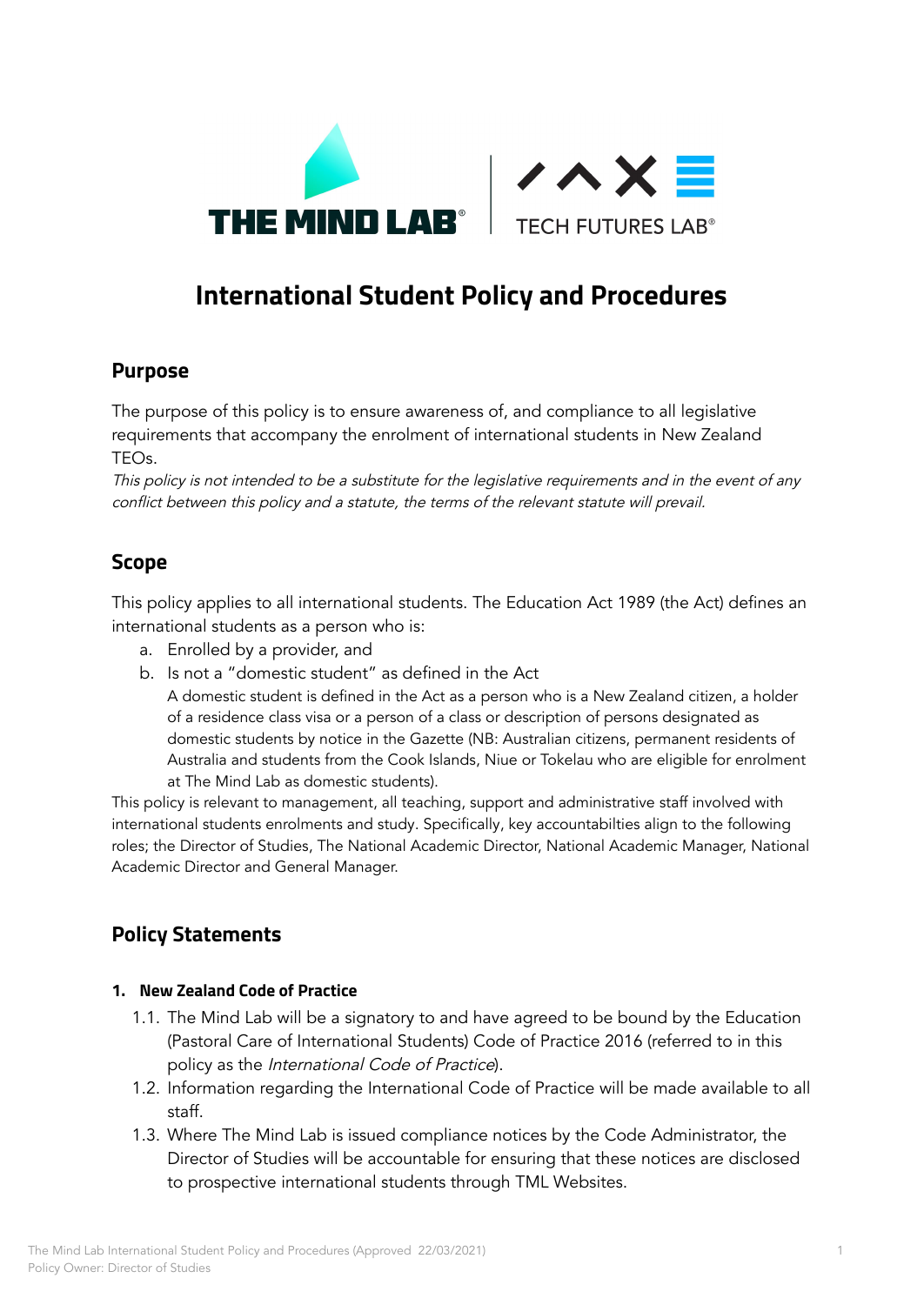#### **2. Admissions and Enrolment**

- 2.1. Prospective international students seeking to enrol with The Mind Lab are required to complete the appropriate Application Form (online) which includes signing off the Enrolment Contract.
- 2.2. Copies of academic transcripts, graduation certificates and other documentation supporting enrolment must be officially translated into English and verified by the issuing institution or a notary public. Unverified copies will not be accepted.
- 2.3. Academic approval will confirm that the academic, English Language and any prior learning entry requirements have been met, the published selection criteria have been followed, and that the student has a good chance of achieving the standards required for successful completion of the programme of study for which they have applied.
- 2.4. If accepted, international students will be enrolled in the selected programme of study and once enrolled, international students must comply with all Mind Lab statutory requirements.
- 2.5. As required by the International Code of Practice, The Mind Lab enters into a written Enrolment Contract (provided to prospective students) with each international student that entitles the student to receive educational instruction from The Mind Lab.
- 2.6. The Enrolment Contract will be fair and reasonable and include the minimum information and terms described in the International Code of Practice including but not limited to;
	- 2.6.1. Disciplinary procedures and obligations (see section 4)
	- 2.6.2. Withdrawal of Offer of Place
- 2.7. International students must meet minimum academic, professional and/or other entry requirements as set out in Programme Regulations of the programme being applied for. In the event that a student does not meet the requirements either a suitable stair-casing option will be presented or the student will not be offered a place.
- 2.8. International students must provide evidence that they meet English Language Requirements as set out in Programme Regulations of the programme being applied  $f$
- 2.9. The full enrolment of all International Students will be verified by the Director of Studies or delegate (following completion of a checklist for each applicant), and recommending to the National Academic Registrar that the enrolments are valid. Enrolments are also presented to Academic Quality Working Group for final sign-off.
	- 2.9.1. The checklist includes ensuring that immigration visas are valid; insurance documentation has been received; fees have been paid; english language requirements have been met and the enrolment contract has been signed.
- 2.10. International student capacity will be governed by The Mind Lab's capability to provide qualified academic staff, adequate resources, pastoral care and an inclusive learning environment.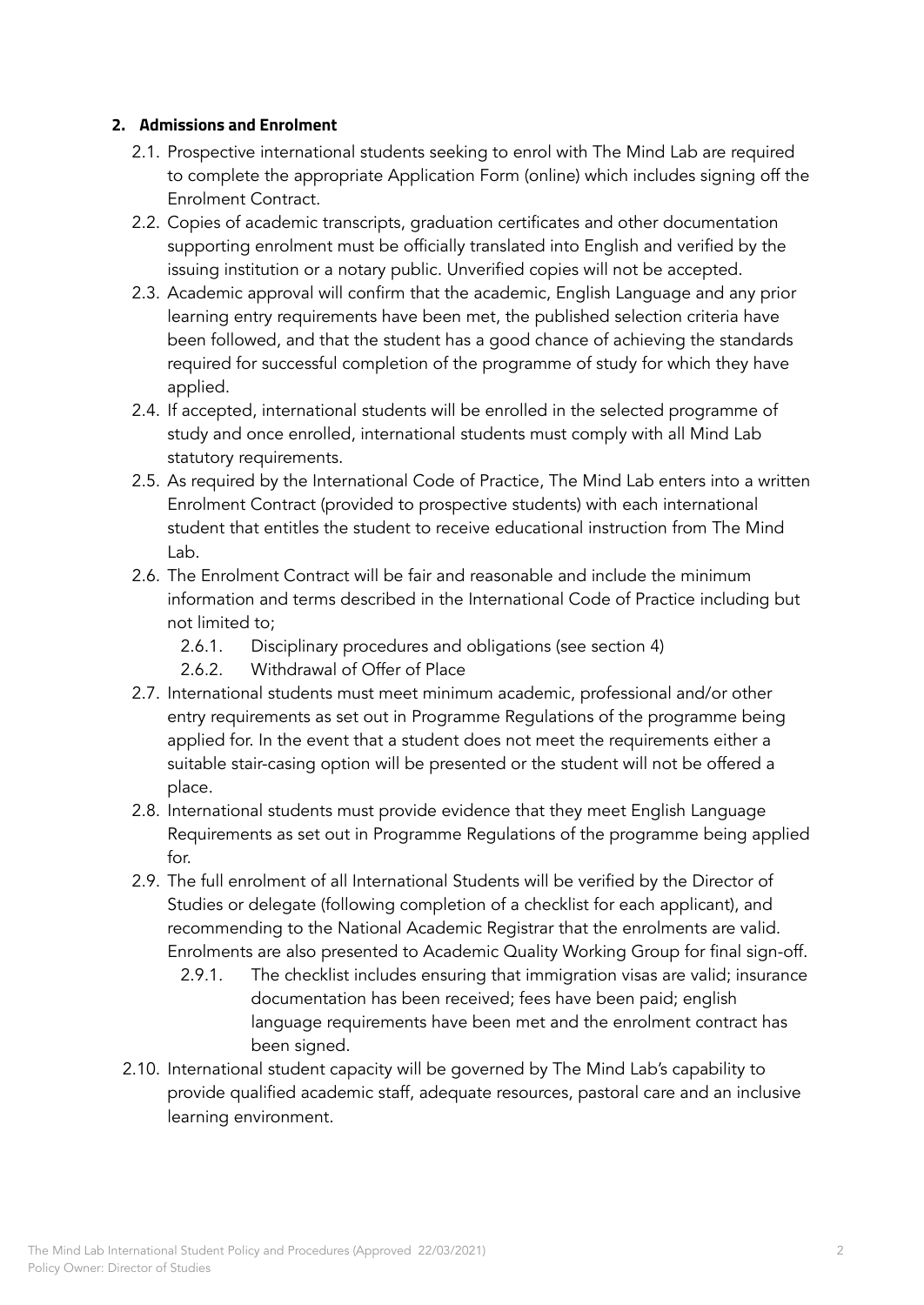2.11. No international student will be enrolled in a The Mind Lab programme of study that is primarily for domestic students if this would then preclude a domestic student from being admitted.

## **3. Withdrawal of Offer of Place**

- 3.1. The Mind Lab may withdraw an Offer of Place and terminate the Enrolment Contract if:
	- 3.1.1. A student obtains entry to The Mind Lab through supplying incorrect/fraudulent documentation, prior to or following course commencement.
	- 3.1.2. The student's visa application is declined the Immigration New Zealand (or the visa has expired or is subsequently withdrawn)
	- 3.1.3. The student is in breach of the Enrolment Contract (including where the breach occurs prior to course commencement)
	- 3.1.4. The student does not have sufficient funds to pay tuition fees (and any other fees/costs) payable in relation to the programme of study
	- 3.1.5. The Mind Lab is unable to provide the course (including if The Mind Lab ceases to be a signatory or provider as defined in the Act)
	- 3.1.6. The student fails to declare any relevant (as determined by The Mind Lab) behavioural or disciplinary history or any health or mental health condition with The Mind Lab views as a serious omission.

### **4. Disciplinary Action**

- 4.1. The Mind Lab may take appropriate disciplinary action in response to the conduct or behaviour of a student. Appropriate disciplinary action includes suspending or excluding the student and terminating the Enrolment Contract.
- 4.2. The Mind Lab can only suspend or exclude students under the Enrolment Contract.
- 4.3. In making decisions on appropriate disciplinary action, The Mind Lab will follow The Mind Lab Student Disciplinary and Appeals Policy and Procedures, and as far as practicable ensure that any such disciplinary action
	- 4.3.1. Is proportionate to the seriousness of the behaviour of the student
	- 4.3.2. Minimises the disruption to a students attendance and facilitates the return of the student when appropriate
	- 4.3.3. Is dealt with in accordance with the principles of natural justice.
- 4.4. If a student is excluded from their programme of study, The Mind Lab will take all reasonable steps to ensure that the student has the guidance and counselling that are reasonable and practicable.

### **5. Student Visas**

- 5.1. An offer of place at The Mind Lab does not guarantee that the student will be issued with a student visa.
- 5.2. International students must provide a verified copy of the visa (verified by a notary public, or sighted by The Mind Lab Enrolments Team (in their passport or a copy of their e-Visa). Unverified copies will not be accepted.
	- 5.2.1. If they are attending a course of less than 3 months' duration they must provide a copy of their visitor's visa (or other relevant visa or evidence of immigration status).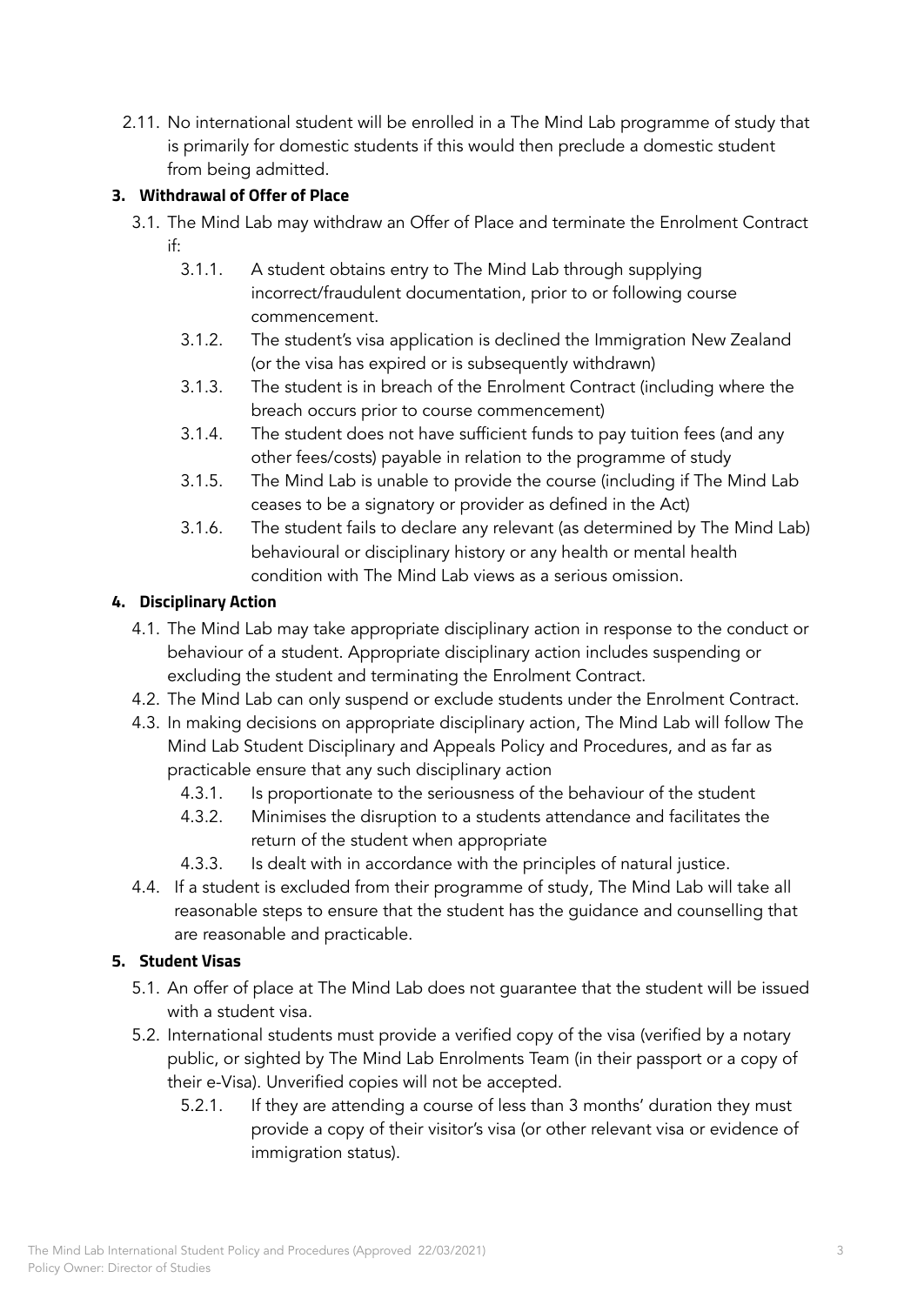- 5.2.2. If the course is over 3 months they must hold a student visa, which names the The Mind Lab and the programme of study.
- 5.3. The Mind Lab Enrolments Team will verify the immigration status of applicants and their eligibility to study through the Immigration New Zealand VisaView tool.
- 5.4. A copy of the following documents will be uploaded to the student's record on The Mind Lab Student Management System.
	- 5.4.1. a photocopy of the title page and the visa page of the student's passport
	- 5.4.2. a copy of the VisaView enquiry results page
	- 5.4.3. a record of commencement and expiry dates of the visa'
	- 5.4.4. a copy of the international student's insurance policy
- 5.5. A student cannot attend or receive instruction (online or on-site) if their visa expires.
- 5.6. The Mind Lab will monitor and support the conditions under which an international student obtains a visa via Immigration New Zealand through an alerts system via the Mind Lab Student Management System, and tracked by the Enrolments Team.
- 5.7. If the Mind Lab identifies any known or suspected breaches of relevant immigration conditions by international students, the Director of Studies will report this to the Immigration New Zealand contact for Education Providers.
- 5.8. Where a termination of enrolment (approved by National Academic Director) occurs before the end of the anticipated enrolment period, the Director of Studies will inform Immigration New Zealand by completing the termination of enrolment form.
- 5.9. Full details of immigration requirements, advice on immigration rights and reporting requirements are available from [Immigration](https://www.immigration.govt.nz/) New Zealand.

## **6. Student Fees**

- 6.1. Tuition fees and other fees for international students are reviewed annually and are set at a level which ensures that international students attending The Mind Lab are not subsidised by domestic students.
- 6.2. International student tuition and other fees are published on The Mind Lab Application Form and on The Mind Lab website [\(www.themindlab.com](http://www.themindlab.com)).
- 6.3. The Mind Lab will comply with payment of the Export Education Levy (expressed as a percentage of Tuition Fees) set by The New Zealand Government, payable in respect of all international students.
- 6.4. Student fees and other costs must be paid in full as per the Fee Request provided (subject to any agreed payment variation). Any payment variation must be approved by the Mind Lab General Manager.
- 6.5. All funds received in payments of international student fees are protected in accordance with The Mind Labs Student Fee Protection Policy, which complies with the requirements of the Act, the International Code of Practice and other applicable laws.

## **7. Refunds**

- 7.1. Any tuition fee refunds are payable only in accordance with the refund policy set out in the Enrolment Contract.
	- 7.1.1. International students who withdraw their application or enrolment before the start date of the programme will receive a 100% refund of tuition fees. A \$500 administration fee may be deducted at the discretion of the General Manager.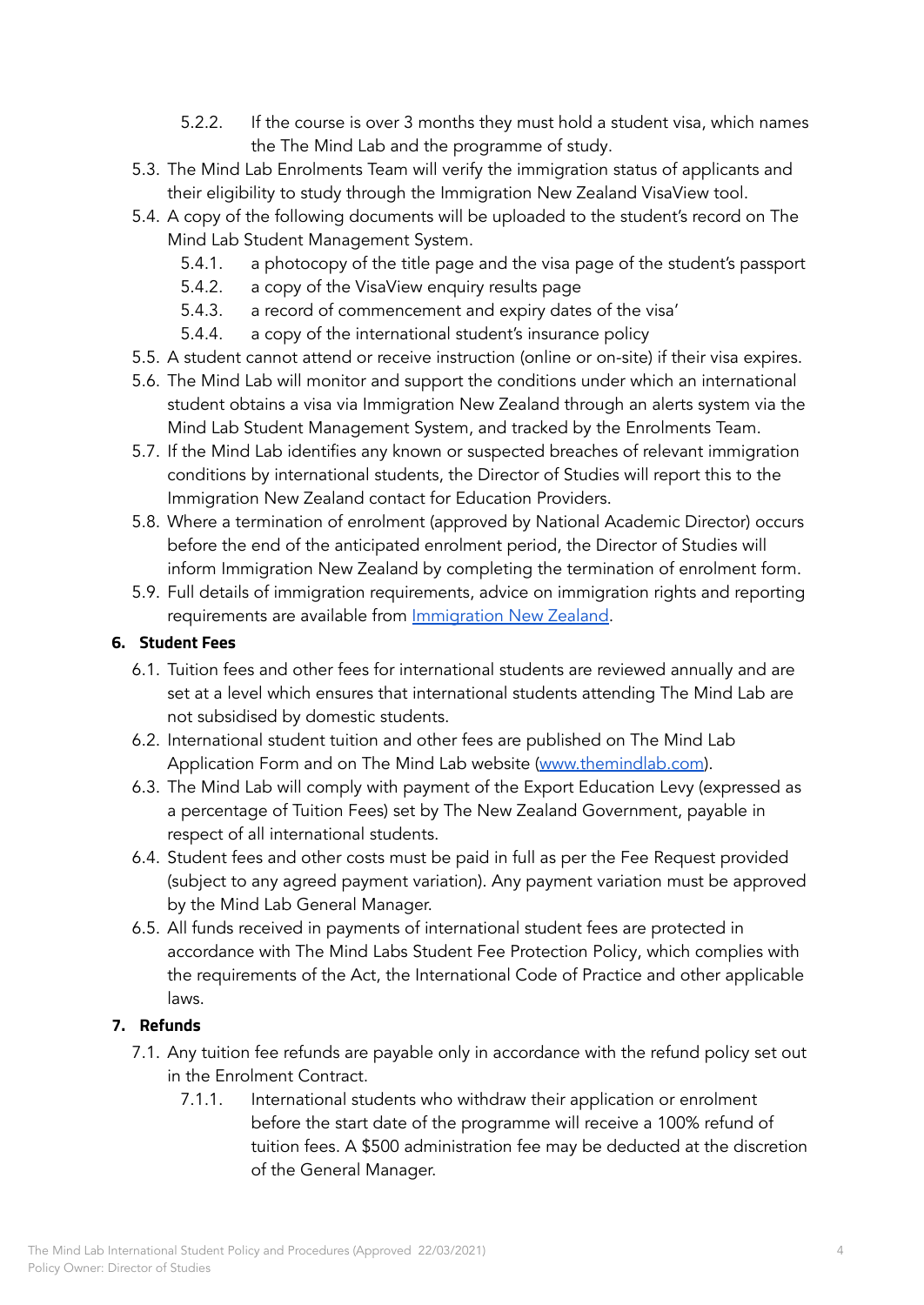Clause 7.1.1 is applicable when <sup>a</sup> student withdraws because they have not been able to obtain <sup>a</sup> study visa; or voluntary withdrawal by <sup>a</sup> student.

- 7.1.2. International students who withdraw their application between the start dates of their programme but before the 10% date, will receive a 100% refund of paid tuition fees less a \$500 administration fee. Clause 7.1.2 is applicable when <sup>a</sup> student voluntarily withdraws.
- 7.1.3. International students who withdraw their application after the 10% date of their programme will receive a refund of any courses that they have not yet started.

Clause 7.1.3 is applicable when <sup>a</sup> student voluntarily withdraws.

- 7.2. Fee reimbursements in the following situations will comply with the NZQA Student Fee Protection Rules 2013 as indicated in The Mind Lab Student Fee Protection Policy.
	- 7.2.1. The Mind Lab as a signatory ceases to provide a programme of study as contracted with a student
	- 7.2.2. The Mind Lab ceases to be a signatory to the International Code of Practice
	- 7.2.3. The Mind Lab ceases to be a tertiary education provider.
- 7.3. Approved refunds will only be made to the country or account the funds were received from.

## **8. Medical/Travel Insurance**

- 8.1. Medical and travel insurance is compulsory for international students (on specific study visas and studying for more than 2 weeks at The Mind Lab).
- 8.2. As part of the application process, and as required by the International Code of Practice, The Mind Lab will ensure that all students hold an approved medical and travel insurance policy.
	- 8.2.1. The Mind Lab provides a list of recommended Insurance Providers to prospective students through the International Student Handbook and website.
	- 8.2.2. If students obtain insurance from providers that are not on the recommended list, a full copy of the insurance policy must be provided during enrolment so that The Mind Lab can verify that all medical and travel circumstances outlined in the International Code of Practice are covered.
- 8.3. Enrolment into courses cannot be activated until a student has provided The Mind Lab with evidence of a valid insurance policy to cover travel and medical insurance.
- 8.4. Students are required under the International Code of Practice to have approved insurance from the time they depart their home country and until they return home.
- 8.5. For each student, The Mind Lab will record the name of the Insurer, Policy number, and start and finish dates in the Student Management System.

## **9. Agents and Off-Shore Recruitment**

9.1. The Mind Lab will not be contracting International Agents for the recruitment of International Students.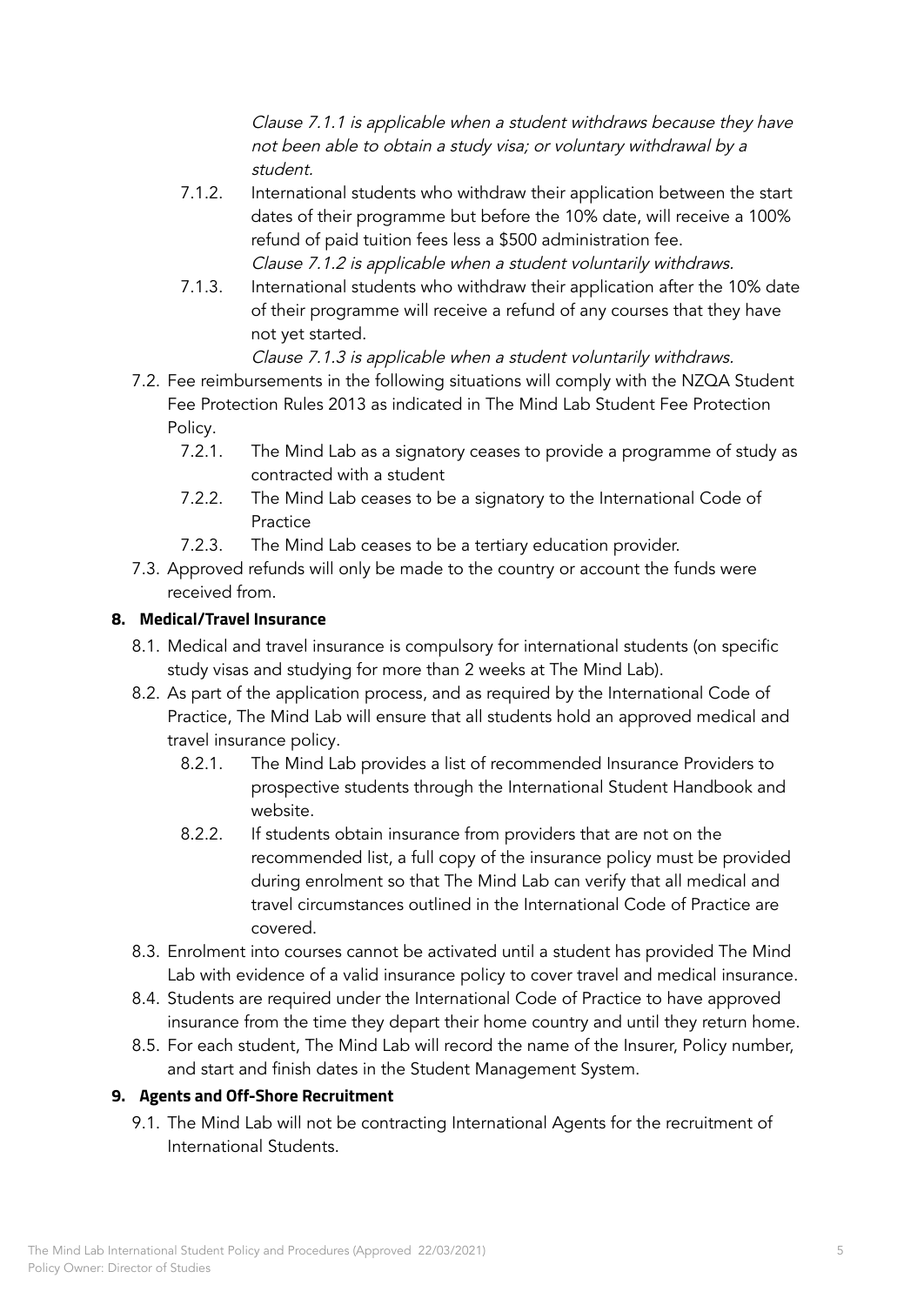#### **10. Accommodation**

- 10.1. The Mind recognises the importance of providing international students with a suitable living environment conducive to study, and to assist their integration into the New Zealand context.
- 10.2. The Mind Lab will take all reasonable steps to assist students with finding accommodation available when they arrive in New Zealand.
	- 10.2.1. The Mind Lab may contract a third party to assist with accommodation support.
	- 10.2.2. Where advice and assistance is being made to students aged over 18 with regard to other forms of accommodation, it will be made clear that no assessment of the suitability of the accommodation has been made.

#### **11. Programme Commencement**

- 11.1. All international students must arrive in New Zealand prior to the published commencement date.
	- 11.1.1. Where, due to exceptional circumstances, the student is not able to arrive on time, they may, with the permission of the National Academic Director, commence their programme late.
- 11.2. The Enrolment Confirmation Letter issued when all fees have been paid and all other enrolment requirements have been met will indicate the latest date a student may commence a programme of study.
- 11.3. Students who cannot commence within the agreed time may be offered an alternative pathway at an additional cost, otherwise they will need to delay their commencement until the next published date. Note: this may impact their immigration status and visa.
- 11.4. All variations to enrolment and commencement can only be approved by the National Academic Director and National Academic Registrar.

### **12. Attendance and Performance**

- 12.1. The Mind Lab acknowledges that the tracking of attendance and academic performance assists with ensuring the safety and academic progress of international students.
- 12.2. All staff will be required to be aware of and comply with attendance and academic performance requirements as set out in Programme Regulations and the International Code of Practice.
- 12.3. All students' attendance will be tracked at programme and organisation to ensure they meet attendance requirements.
- 12.4. International students are required to attend all online and face-to-face classes and complete all assessments for the programme of study in which they are enrolled to retain their right to study in New Zealand under a student visa. Failure to meet this requirement may result in the student's enrolment with The Mind Lab being terminated and notification to Immigration New Zealand.
- 12.5. International students must comply with programme regulations for notification of absence due to illness or other circumstances as required for each course in which they are enrolled. Valid reasons for absence must be provided and supported by evidence as required.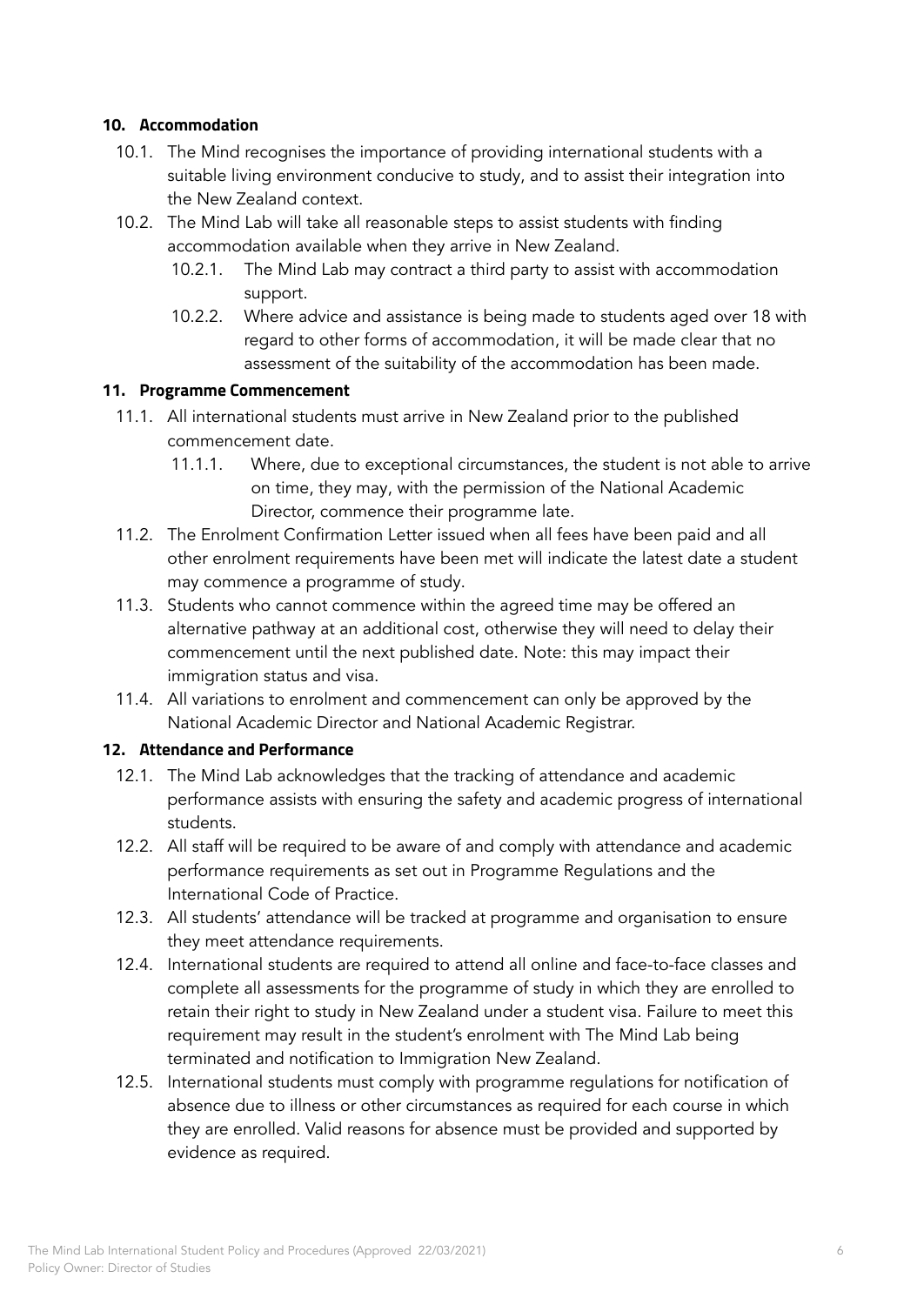- 12.6. Programme Leads are required to be proactive when the first signs of poor attendance, assessments are not handed in on time by acting immediately and informing the Director of Studies.
- 12.7. Any disciplinary action related to attendance or academic performance will be taken in accordance with the principles of natural justice (which include those necessary to ensure the prompt, considered and fair resolution of the matter that is the subject of action).
- 12.8. When a student's attendance or academic performances is unsatisfactory and there are no extenuating circumstances, the following procedure shall be followed:
	- 12.8.1. Meeting arranged between the student, Programme Lead and support person to co-construct an Individual Education Plan. Students are verbally made aware of their situation and the implications if there is no change in the situation. Individual Education Plan is saved to the students record in the Student Management System.
	- 12.8.2. If there is no improvement after 2 weeks, a written warning is issued from the Programme Lead reminding the student of their obligations and contract with The Mind Lab. The letter is saved to the students record in the Student Management System.
	- 12.8.3. If attendance and academic performance issues persist, a final letter of warning is issued from the National Academic Director requesting the student to meet with the Director of Studies. Following this meeting, the Director of Studies may recommend to the National Academic Director that proceedings are commenced to terminate the enrolment in a course of the programme of study as a whole. The letter is saved to the students record in the Student Management System.
	- 12.8.4. In a case where withdrawal from the programme of study results in termination of the contract, Immigration NZ is notified of the termination by the Director of Studies immediately upon termination of the contract.

## **13. Student Support**

- 13.1. Processes and procedures for the pastoral care of international students will assist The Mind Lab to meet the requirements of the International Code of Practice.
- 13.2. All international students will be provided with an appropriate orientation and induction programme as well as access to ongoing learning support for the duration of their studies.
	- 13.2.1. All international students must attend an induction to The Mind Lab, as well as orientation for the specific programme that they are enrolled in. This will include face-to-face sessions at The Mind Lab HQ, and may also include digital orientation sessions.
	- 13.2.2. The Director of Studies is responsible for monitoring attendance at induction and orientation sessions,
	- 13.2.3. All international students will receive an International Student Handbook that provides critical information required as per the International Code of Practice.
- 13.3. All international students will be provided the contact details of an allocated staff member to provide higher level support for international students.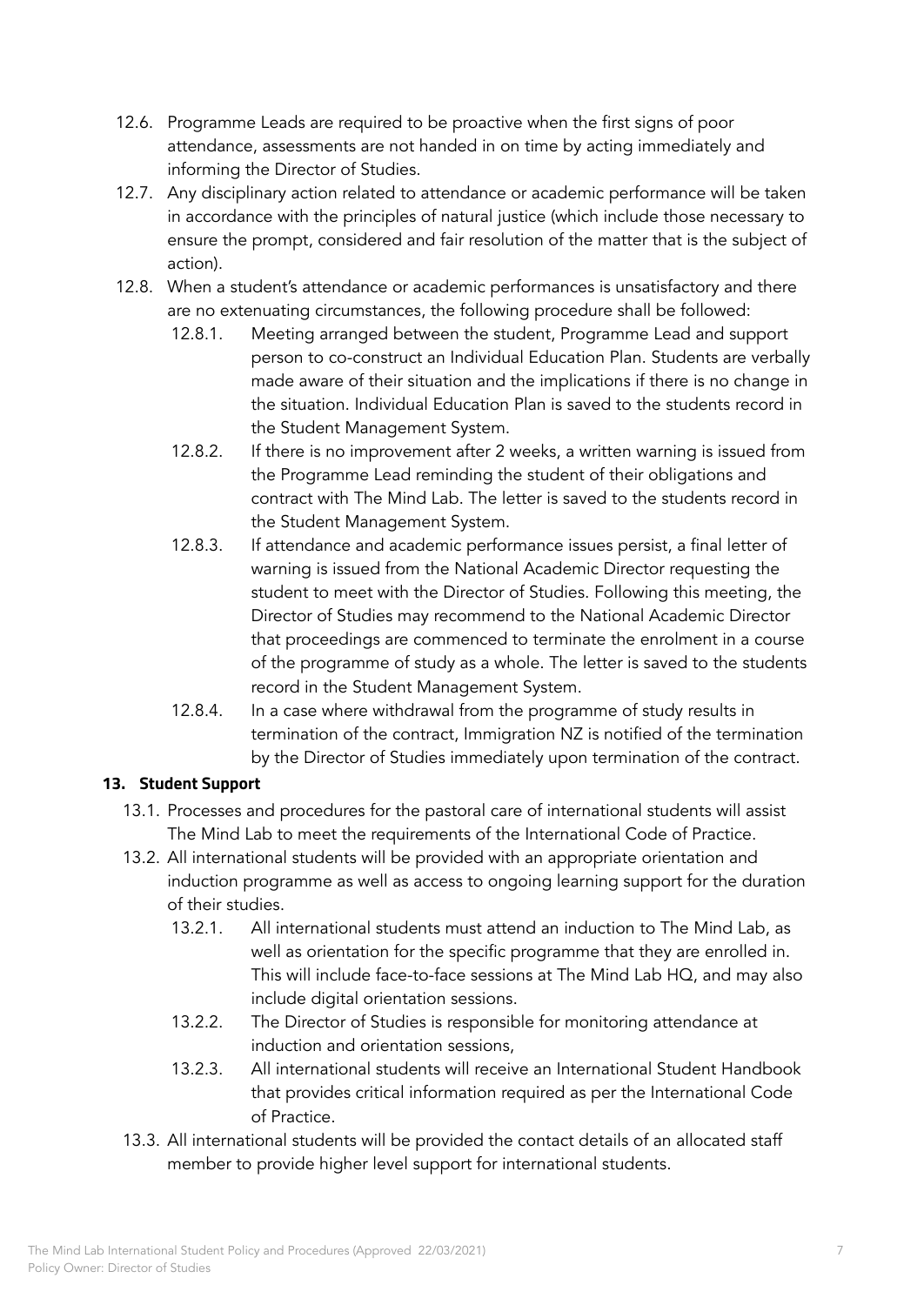- 13.4. Within the 'Acceptance of Terms' section of the Enrolment Application Form the student agrees that the Director of Studies may act as guardian for the student if the need arises when the student has medical or mental health issues and that the Director of Studies will act in the best interest of the student and parents.
- 13.5. In times of emergency, the Director of Studies will make all reasonable attempts to contact the parent or guardian, however, the Director of Studies may act and make decisions as guardian of the student where any delay may impact students' care. Any action taken by the Director of Studies in this capacity will be communicated to the relevant authority and the parents of the student as soon as possible thereafter.
- 13.6. To ensure that student support can be provided at all times, the TML Enrolments Team will contact International Students every three months to check whether there have been any changes to their contact details, or the contact details of their next of kin.

## **14. Support for Students at Risk or with Special Needs**

- 14.1. The Mind Lab will ensure that appropriate measures are put in place to address the needs and issues of international students at risk or with special needs. The next of kin of a student over 18 years will be made aware of any situation where the student is at risk or has special needs.
	- 14.1.1. Where appropriate and in compliance with the principles of the Privacy Act 2020, issues relating to the students will be reported to relevant agencies such as The New Zealand Police, and to NZQA.
- 14.2. A student is deemed to be at risk if The Mind Lab has reasonable grounds to believe that there is a serious issue relating to the student's health, safety or wellbeing.
- 14.3. A student with special needs includes a student who:
	- 14.3.1. Experiences a physical, sensory, cognitive, psychosocial, or behavioural difficulty, or a combination of these, and that difficulty affects his or her ability to participate, learn and achieve; or
	- 14.3.2. Requires the provision of adapted programmes or learning environments, or specialised equipment or materials to support him or her to access the curriculum, participate, learn and achieve.
- 14.4. The Application Form requires a student to disclose all current and prior medical conditions (including any significant injury, long-term illness, mental health issues, learning disorders or disability of any kind). When a student's prior health, mental health or special needs are:
	- 14.4.1. Disclosed within the Application Form, The Mind Lab will assess how and if they can meet the student's needs. The student must agree to meet any additional costs arising from the students specific needs prior to a final Enrolment Confirmation Letter being issued.
	- 14.4.2. Not disclosed within the Application Form, The Mind Lab may withdraw an Offer of Place and terminate the Enrolment Contract in accordance with section 3 above.

### **15. Student Complaints**

15.1. Where minor concerns arise, students are encouraged to take a common-sense approach and raise them directly with relevant staff, with the aim of resolving them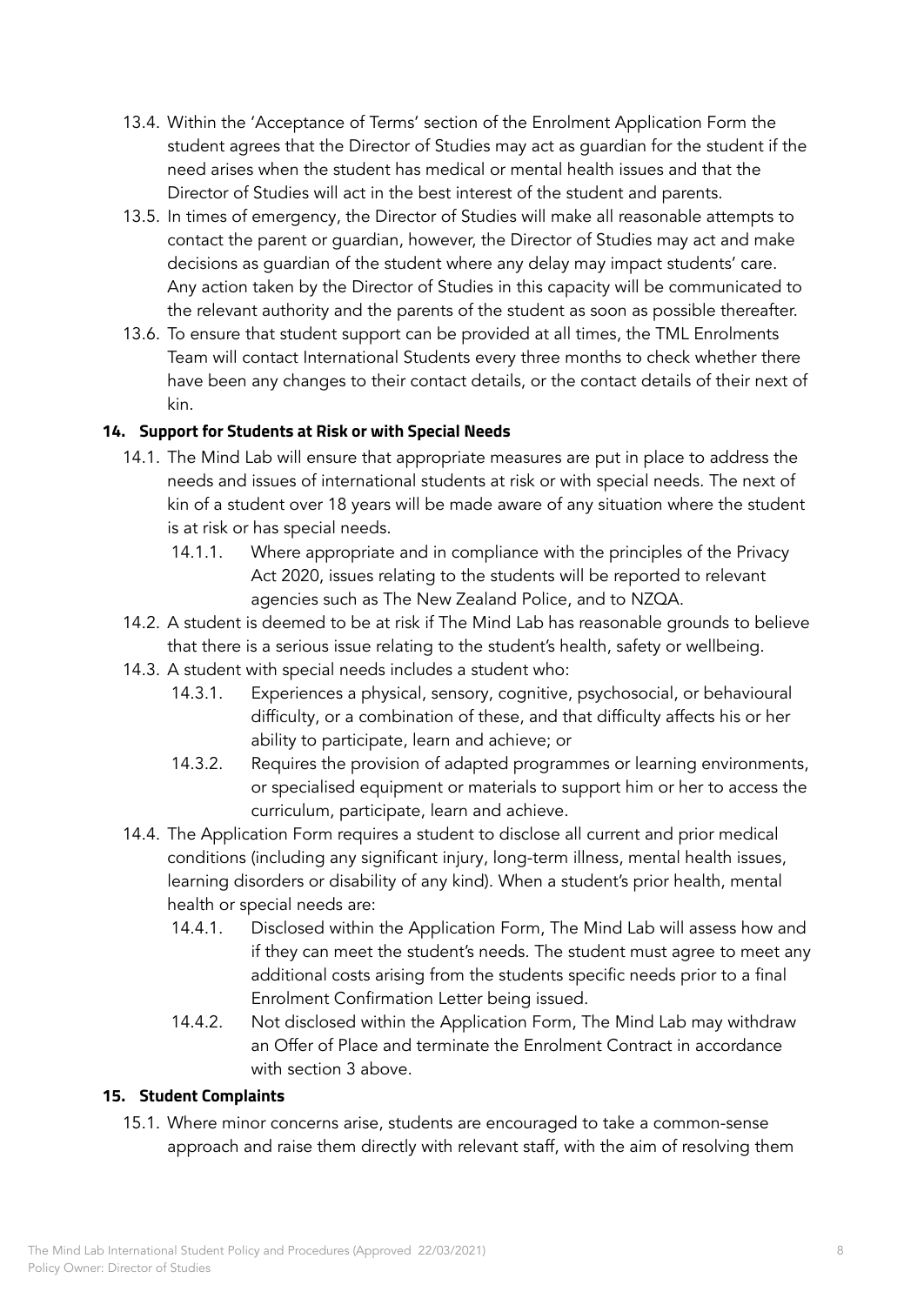at the earliest opportunity and without undue formality. However, if a satisfactory resolution cannot be agreed:

- 15.1.1. International Student Complaints will be addressed in accordance with The Mind Lab Student Complaints and Appeals Policy and Procedures and the International Code of Practice.
- 15.2. The Mind Lab will be familiar with the International Student Contract Disputes Resolution Scheme (DRS) and inform international students of the process for engaging with NZQA and iStudent Complaints services in the International Student Handbook.

## **16. Maintaining Records of International Students**

16.1. Records of all required information of international students will be maintained in accordance with the policy and procedures outlined in the Mind Lab Academic Management Policy and Procedures, and in accordance with the NZQA PTE Enrolment and Academic Records Amendment Rules 2016.

|--|

| Role                        | Responsibilities                                                                                                                                                                                                                                                                                                                                                                                                                                                                                                                                                                                                                                                                      |  |
|-----------------------------|---------------------------------------------------------------------------------------------------------------------------------------------------------------------------------------------------------------------------------------------------------------------------------------------------------------------------------------------------------------------------------------------------------------------------------------------------------------------------------------------------------------------------------------------------------------------------------------------------------------------------------------------------------------------------------------|--|
| Director of Studies         | The Director of Studies is accountable for the<br>implementation of the International Student Policy and all<br>associated legislative requirements that accompany the<br>enrolment of international students in New Zealand TEOs.<br>This includes:<br>Ensuring that all enrolments of International<br>Students are valid<br>International Students are supported as required<br>by the International Code of Practice<br>Ensure that all internal policies and procedures<br>related to International Students are implemented<br>Reporting to the CEO and Academic Board on<br>international students<br>Organisation level of all international student tracking<br>requirements |  |
| National Academic Director  | Compliance with legislative requirements of the International<br>Code of Practice.<br>Supporting Director of Studies and National Academic<br>Registrar.                                                                                                                                                                                                                                                                                                                                                                                                                                                                                                                              |  |
| National Academic Registrar | Assessing and approving any Variations of Enrolment pertaining<br>to International Students                                                                                                                                                                                                                                                                                                                                                                                                                                                                                                                                                                                           |  |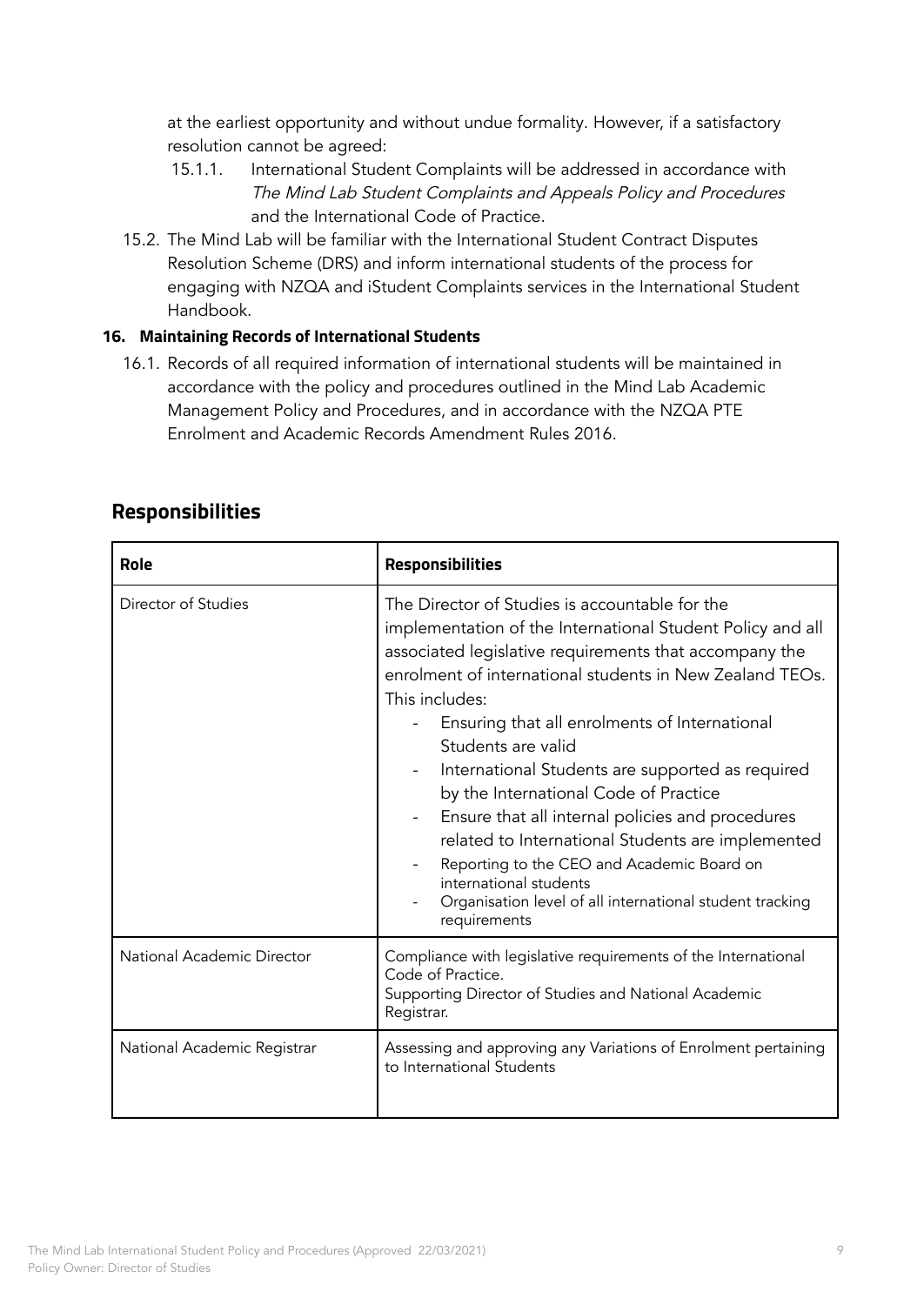| The Mind Lab Academic Board  | Approving and reviewing the International Student Policy.                                                                                                                                                                       |
|------------------------------|---------------------------------------------------------------------------------------------------------------------------------------------------------------------------------------------------------------------------------|
| The Mind Lab General Manager | Approving any payment variation requests                                                                                                                                                                                        |
| The Mind Lab CEO             | - Incorporating the international student strategy into the<br>Board Strategic Plan.<br>- Approving the fees for domestic and international students.<br>- Approving the allocation of resources for international<br>students. |

# **Definitions**

| Term                                                                                                                                                                                  | <b>Definition</b>                                                                                                                                                                                                                                                                                               |  |
|---------------------------------------------------------------------------------------------------------------------------------------------------------------------------------------|-----------------------------------------------------------------------------------------------------------------------------------------------------------------------------------------------------------------------------------------------------------------------------------------------------------------|--|
| Education (Pastoral Care of<br>International Students) Code of<br>Practice 2016 (including 2019<br>Amendments)<br>Referred to in this policy as The<br>International Code of Practice | The International Code of Practice was established under<br>section 238F of the Education Act 1989 providing a framework<br>for signatories to take all reasonable steps to protect<br>international students, and ensure that international students<br>have a positive educational experience in New Zealand. |  |
| International Student                                                                                                                                                                 | The Education and Training Act 2020 (the Act) defines an<br>international student as a person who is:<br>a) Enrolled by a provider, and<br>b) Is not a 'domestic student' as defined in Section 2 of<br>the Act.                                                                                                |  |
| Code Administrator                                                                                                                                                                    | N7OA                                                                                                                                                                                                                                                                                                            |  |

# **Relevant Documents**

Education (Pastoral Care of International Students) Code of Practice 2016 Education Act 1989 Education and Training Act 2020 Immigtation Act 2009 Privacy Act 2020 International Student Contract Dispute Resolution Scheme Rules 2016 and amendments PTE Enrolment and Academic Records [Amendment](https://www.nzqa.govt.nz/assets/About-us/Our-role/Rules/enrolment-academic-records-amend2016.pdf) Rules 2016

The Mind Lab Tikanga (Code of Conduct) The Mind Lab Academic Management Policy and Procedures The Mind Lab Admission, Enrolment, Exclusion and Withdrawal Policy and Procedures The Mind Lab Student Fee Protection Policy and Procedures